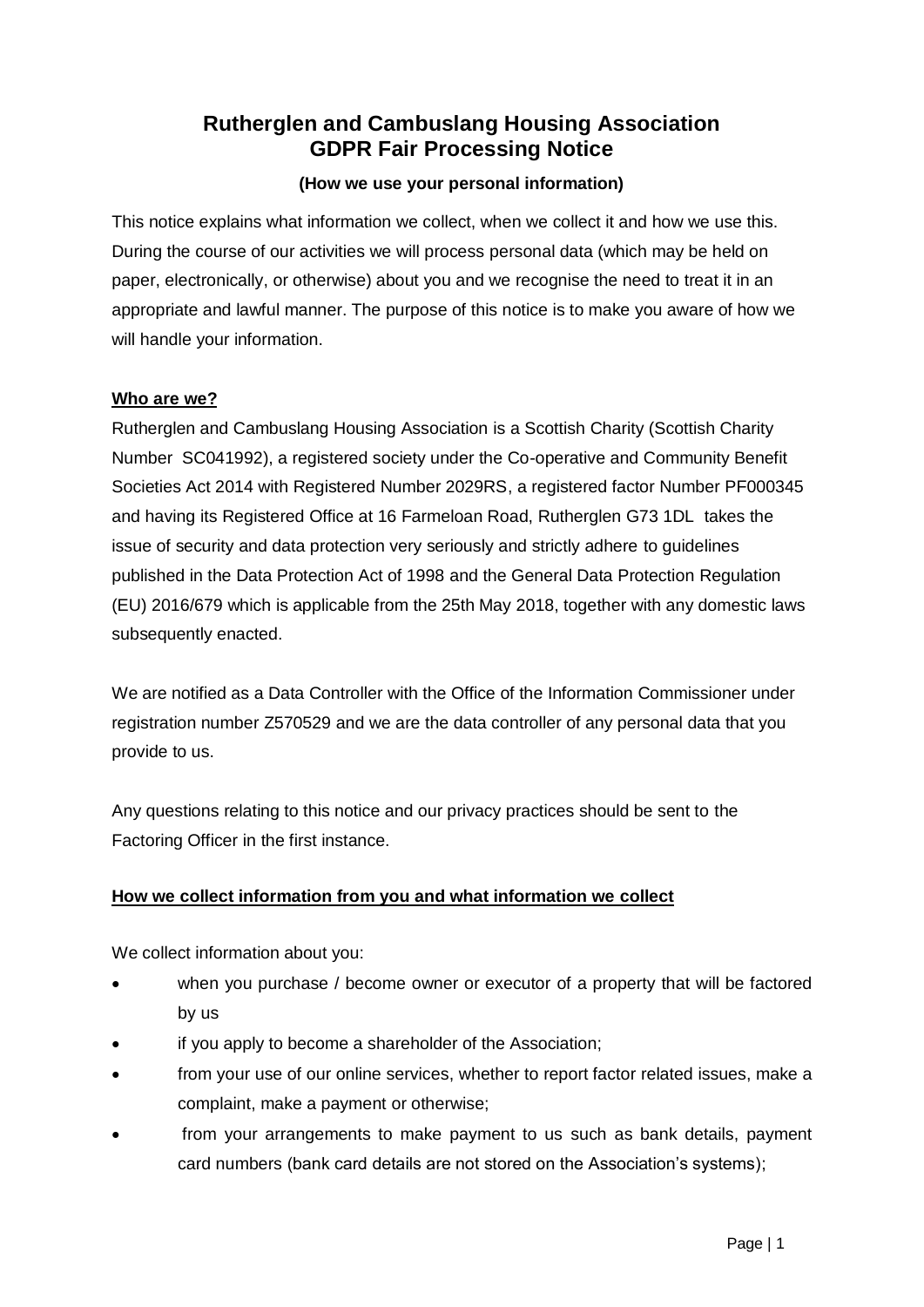Request for return of account credit (bank account details)

We collect the following information about you:

- Name/s;
- address of property;
- telephone number/s:
- e-mail address;
- billing address if different from property address
- payment card reference
- Please note if you wish a representative to act on your behalf we require permissions from them directly to retain their information for that purpose

We receive the following information from third parties:

- Complaints or other communications regarding behaviour or other alleged breaches of the terms of your contract with us, including information obtained from Police Scotland and South Lanarkshire Council;
- Information from enquiries by elected members such as councillors or MSP's
- Correspondence from you regarding your contract with us
- Lawyers or appointed representative acting on your behalf

#### **Why we need this information about you and how it will be used**

We need your information and will use your information:

- to undertake and perform our obligations and duties to you in accordance with the terms of our contract with you
- to enable us to supply you with the services and information which you have requested;
- to enable us to respond to your repair request, insurance queries or claims and complaints made;
- to analyse the information we collect so that we can administer, support and improve and develop our business and the services we offer;
- to contact you in order to send you details of any changes to our or services which may affect you;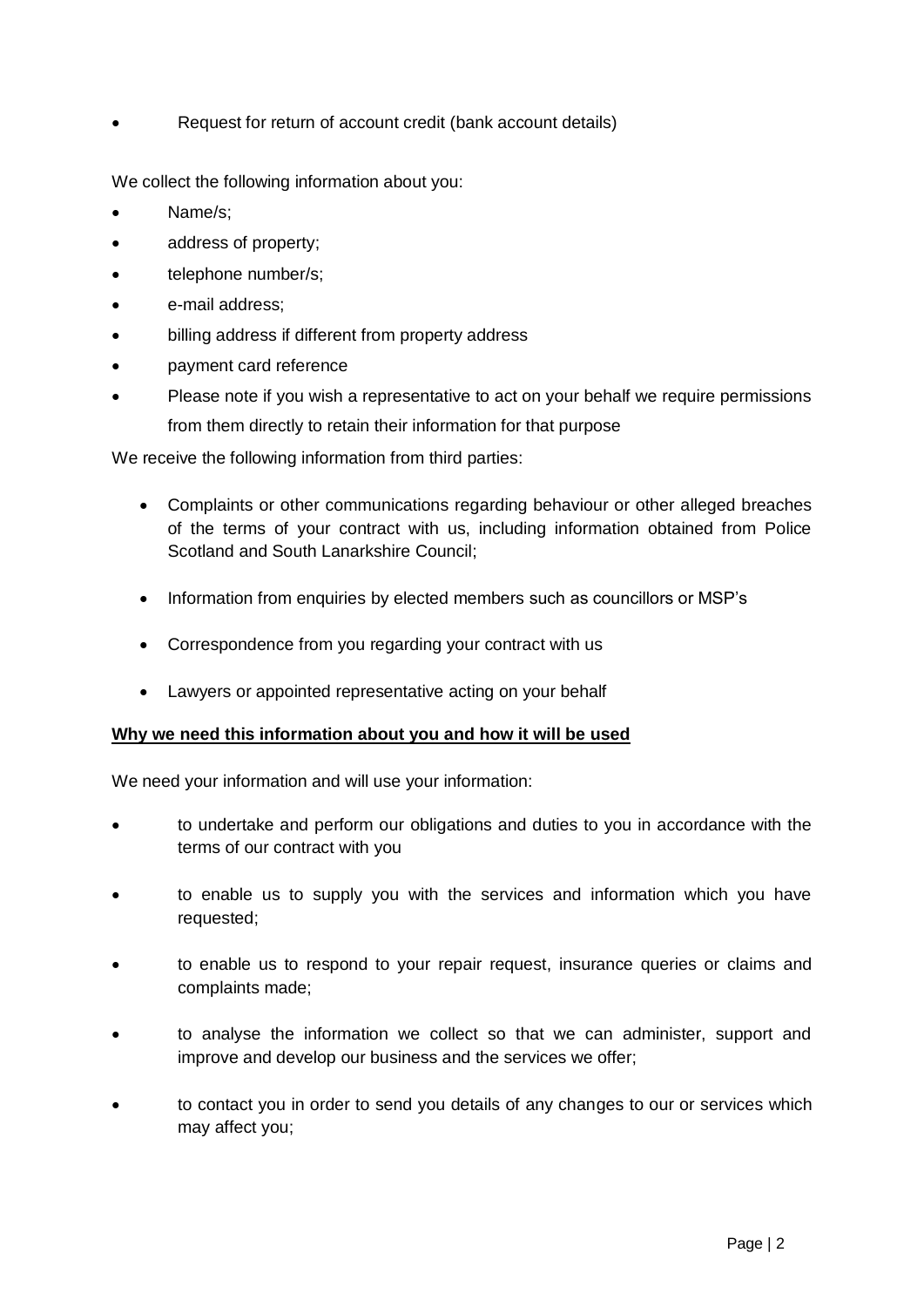- for all other purposes consistent with the proper performance of our operations and business; and
- to contact you for your views on our products and services.

### **Sharing of Your Information**

The information you provide to us will be treated by us as confidential and will be processed only by our employees within the UK/EEA. We may disclose your information to other third parties who act for us for the purposes set out in this notice or for purposes approved by you, including the following:

- If we instruct repair or maintenance works, your information may be disclosed to any contractor;
- Solicitors involved with the sale of your property should you be selling it
- Allpay to process payment
- If we are investigating a complaint, information may be disclosed to Police Scotland, Local Authority departments, Scottish Fire & Rescue Service and others involved in any complaint, whether investigating the complaint or otherwise;
- If we are conducting a survey of our products and/ or service, your information may be disclosed to third parties assisting in the compilation and analysis of the survey results
- If we enter into a joint venture with or merged with another business entity, your information may be disclosed to our new business partners or owners;
- Police Scotland may ask for information in respect of anti-social or general enquiries
- The Associations solicitors may require details if we are taking action against you or seeking advice
- We will provide details of your name and address to bulk mailing companies e.g. for the distribution of our newsletter
- Companies that carry out satisfaction surveys will receive your address but not your name
- Debt recovery or insolvency agencies will be given name/s, property address, billing address (if applicable) reason for debt, total debt
- If we are processing insurance claims
- If we require I.T. support services from our I.T. providers

Unless required to do so by law, we will not otherwise share, sell or distribute any of the information you provide to us without your consent.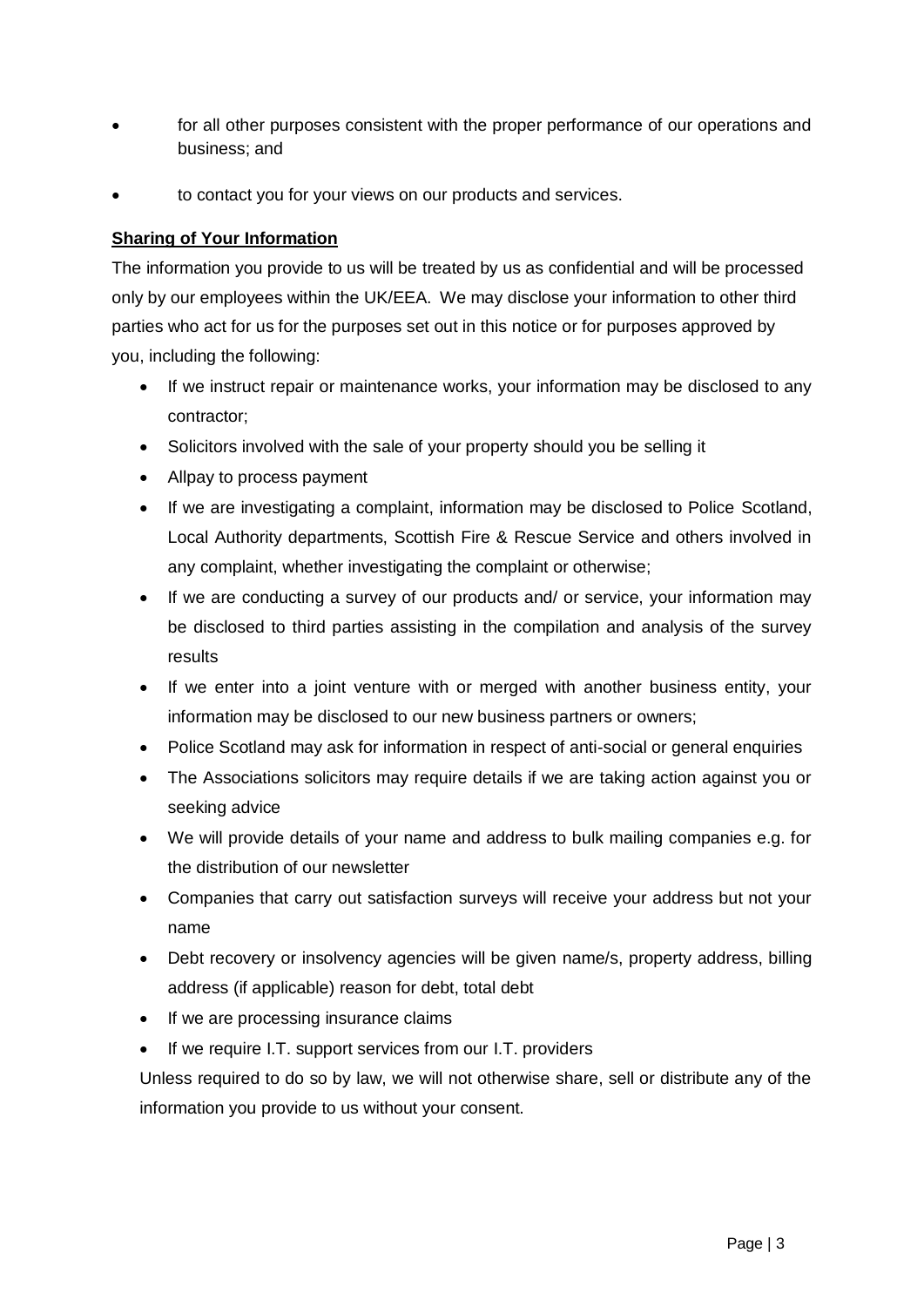## **Transfers outside the UK and Europe**

We may transfer your information outside the UK, this data is stored within the EEA. Personal data is stored on our back up cloud based system which is located in the Netherlands. We ensure that there are adequate safeguards in place to protect your information in accordance with this notice, including the following:

- This is a fully encrypted data storage solution and is secure using encrypted connections and storage.
- It is EU compliant, the European Commission has determined that the Netherlands that has adequate safeguards/ details of appropriate security provisions in place.
- The data centre currently has ISO 27001, 9001, 5001, and 14001 certificates.

## **Security**

When you give us information we take steps to make sure that your personal information is kept secure and safe.

- Paper records These are stored in the Associations office which has an out of hours monitored alarm system and all methods of storage e.g. filing cabinets and cabinets are lockable.
- Electronic records; All information on our computer network is password protected and staff only have access to those areas that are relevant to their role within the Association. The computer network is protected by the latest ant-virus/ransomware software to guard against external breaches of our network

## **How long we will keep your information**

We review our data retention periods regularly and will only hold your personal data for as long as is necessary for the relevant activity, or as required by law (we may be legally required to hold some types of information), or as set out in any relevant contract we have with you.

We will not generally keep your information once your contract with us is satisfied on termination i.e. when you sell or transfer the property to another party and all accounts are settled. The data will be destroyed if it is no longer required for the reasons it was obtained.

Our full retention schedule is available on our website [\(www.randcha.co.uk\)](http://www.randcha.co.uk/) or from our office.

## **Your Rights**

You have the right at any time to:

ask for a copy of the information about you held by us in our records;